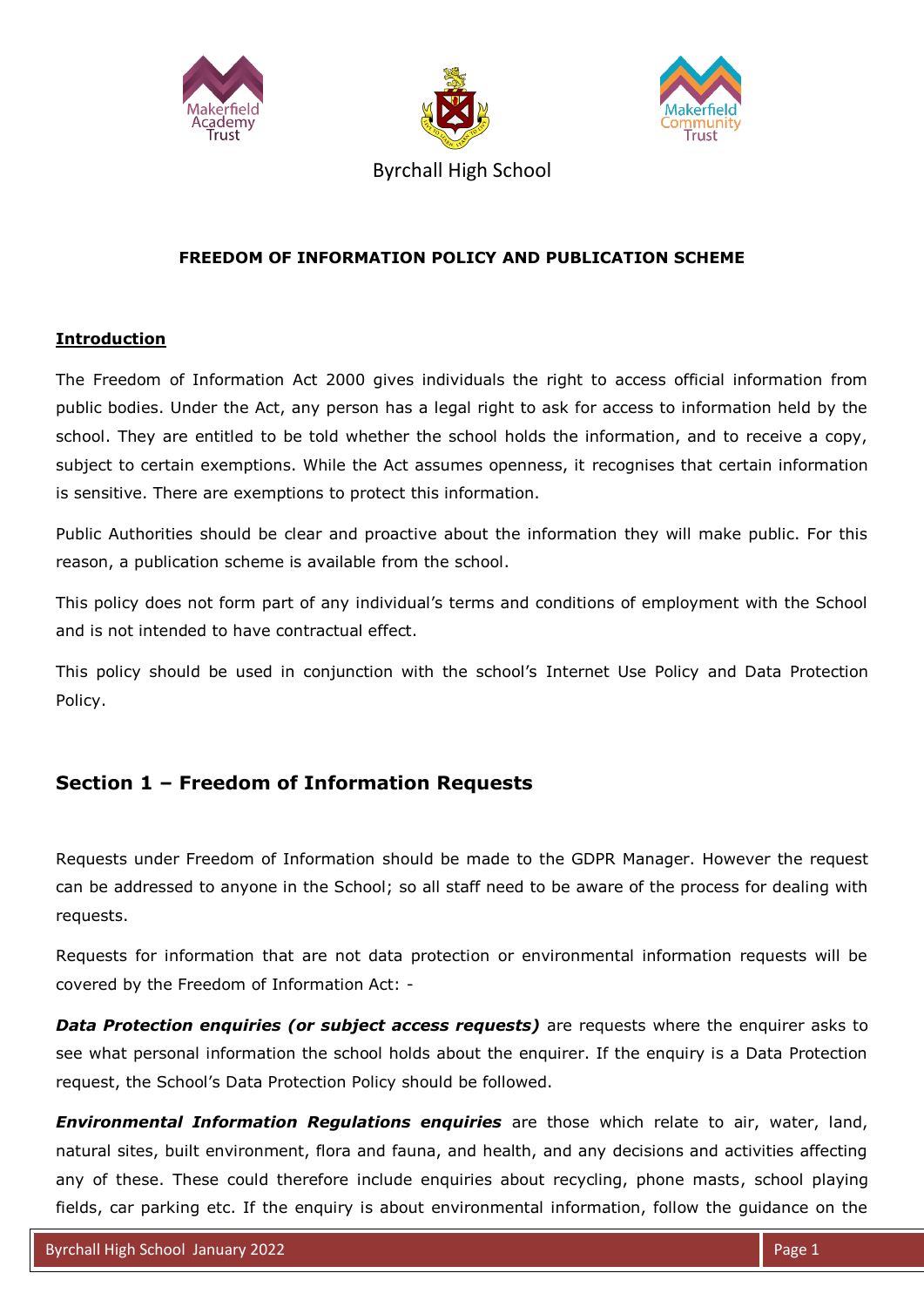Department for Environment, Food and Rural Affairs (DEFRA) website.

Freedom of Information requests must be made in writing, (including email), and should include the enquirers name and correspondence address (email addresses are allowed), and state what information they require. There must be enough information in the request to be able to identify and locate the information. If this information is covered by one of the other pieces of legislation (as referred to above), they will be dealt with under the relevant policy/procedure related to that request.

If the request is ambiguous and/or the School require further information in order to deal with your request, the School will request this further information directly from the individual making the request. Please note that the School do not have to deal with the request until the further information is received. Therefore, the time limit starts from the date that the School receives all information required in order to deal with the request.

The requester does not have to mention the Act, nor do they have to say why they want the information. There is a duty to respond to all requests, telling the enquirer whether or not the information is held, and supplying any information that is held, except where exemptions apply. There is a time limit of 20 working days excluding school holidays for responding to the request.

#### **Information**

Provided all requirements are met for a valid request to be made, the School will provide the information that it holds (unless an exemption applies).

"Holding" information means information relating to the business of the school:

- That the school has created; or
- That the school has received from another body or person; or
- Held by another body on the school's behalf.

Information means both hard copy and digital information, including email.

If the information is held by another public authority, such as the Local Authority, first check with them they hold it, then transfer the request to them. If this applies, the School will notify the enquirer that they do not hold the information and to whom they have transferred the request. The School will continue to answer any parts of the enquiry in respect of information it does hold.

When the School does not hold the information, it has no duty to create or acquire it; just to answer the enquiry, although a reasonable search will be made before confirming whether the School has the information requested.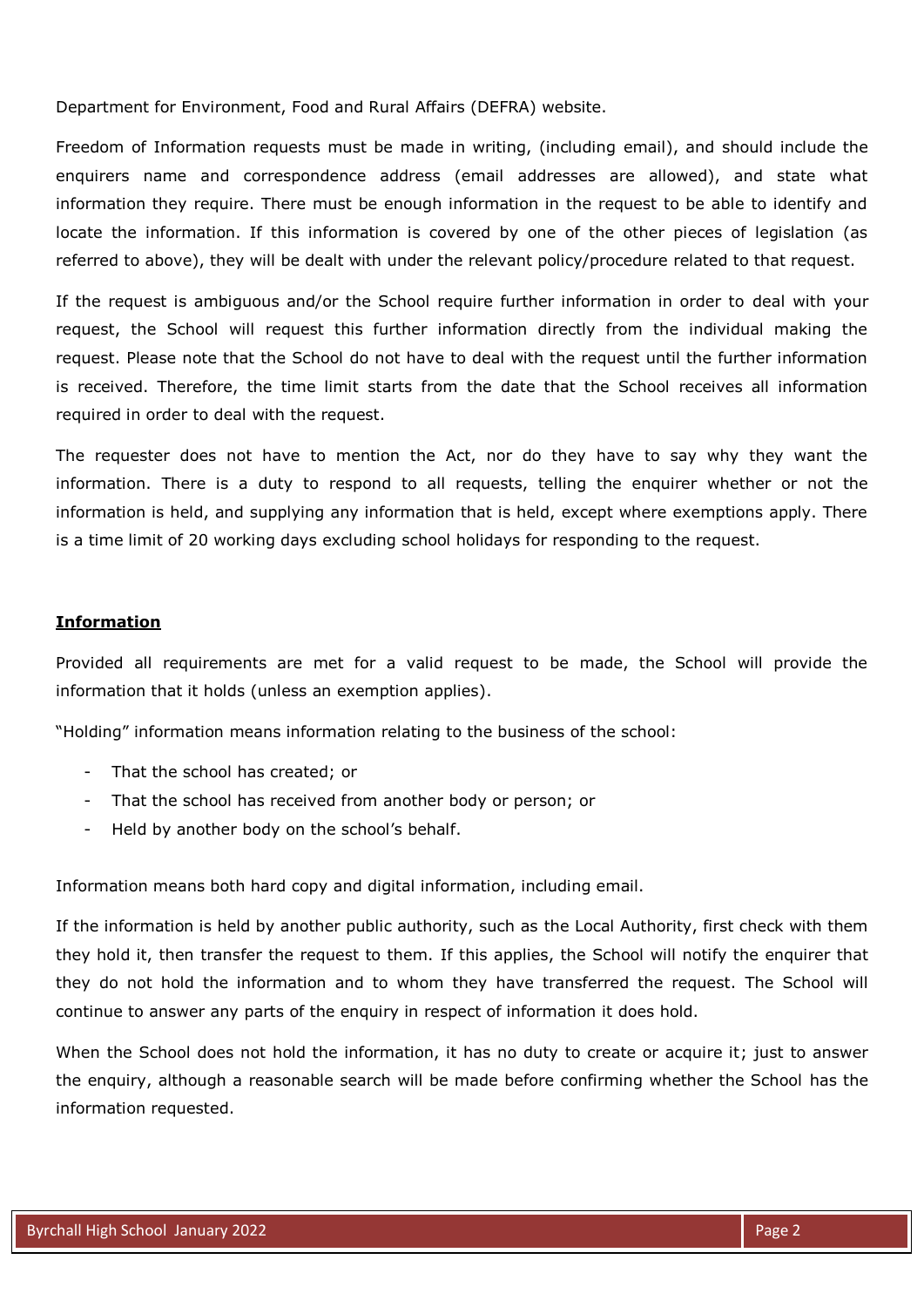If the information requested is already in the public domain, for instance through the Publication Scheme or on the School's website, the School will direct the enquirer to the information and explain how to access it.

The requester has the right to be told if the information requested is held by the School (subject to any of the exemptions). This obligation is known as the school's "duty to confirm or deny" that it holds the information. However, the school does not have to confirm or deny if:-

- The exemption is an absolute exemption; or
- In the case of qualified exemptions, confirming or denying would itself disclose exempted information.

#### **Vexatious Requests**

There is no obligation on the School to comply with vexatious requests. A vexatious request is one which is designed to cause inconvenience, harassment or expense rather than to obtain information, and would require a substantial diversion of resources or would otherwise undermine the work of the school. This however does not provide an excuse for bad records management.

In addition, the School do not have to comply with repeated identical or substantially similar requests from the same applicant unless a "reasonable" interval has elapsed between requests.

#### **Fees**

The School may charge the requester a fee for providing the requested information. This will be dependent on whether the staffing costs in complying with the request exceeds the "threshold." The threshold is currently £450 with staff costs calculated at a fixed rate of £25 per hour (therefore 18 hours' work is required before the threshold is reached).

If a request would cost less than the threshold, then the school can only charge for the cost of informing the applicant whether the information is held, and communicating the information to the applicant (e.g. photocopying, printing and postage costs).

When calculating costs/threshold, the School can take account of the staff costs/time in determining whether the information is held by the School, locating and retrieving the information, and extracting the information from other documents. The School will not take account of the costs involved with considering whether information is exempt under the Act.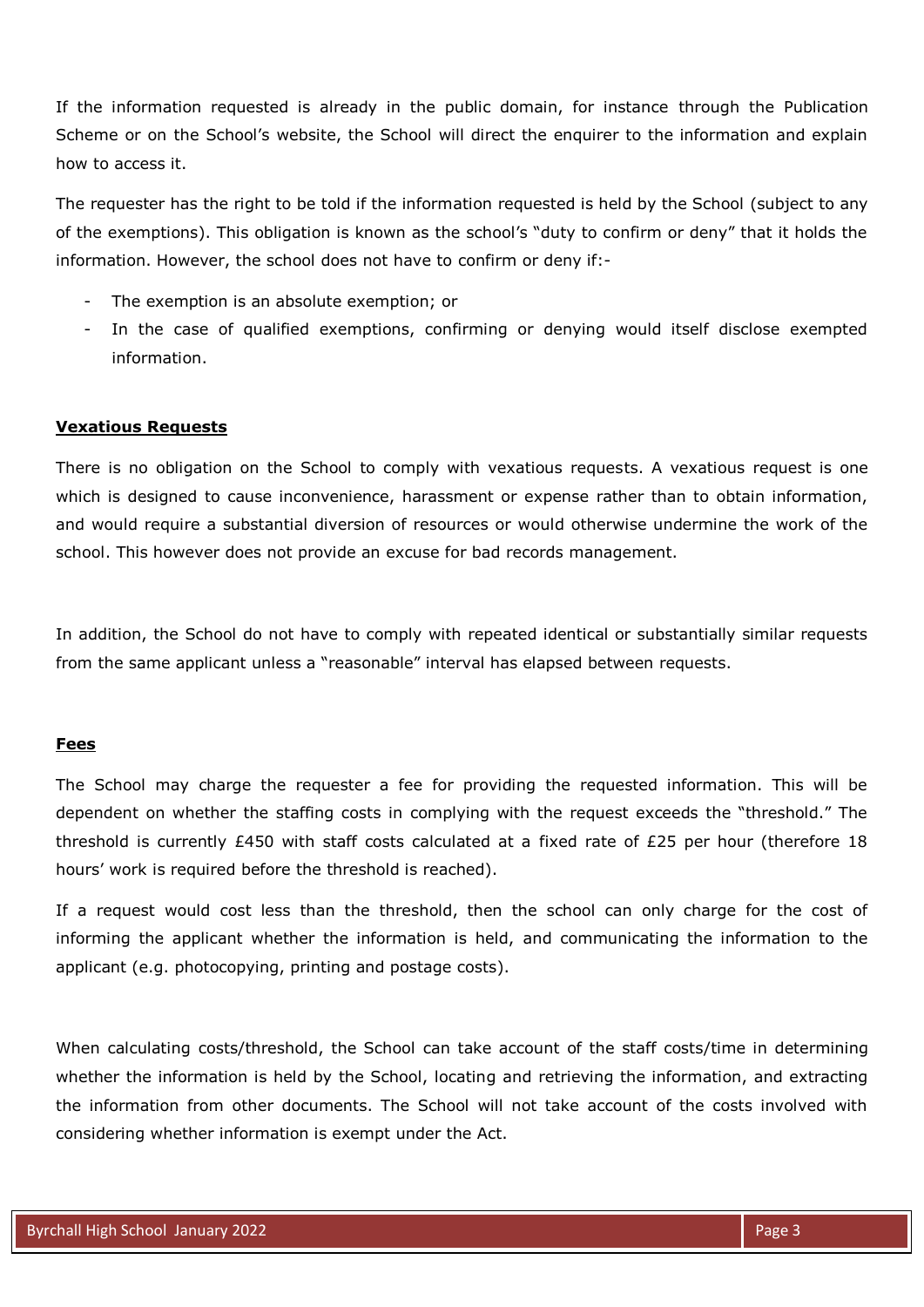If a request would cost more than the appropriate limit, (£450) the school can turn the request down, answer and charge a fee or answer and waive the fee.

If the School are going to charge they will send the enquirer a fees notice. The School do not have to comply with the request until the fee has been paid. More details on fees can be found on the ICO website.

If planning to turn down a request for cost reasons, or charge a high fee, you should contact the applicant in advance to discuss whether they would prefer the scope of the request to be modified so that, for example, it would cost less than the appropriate limit.

Where two or more requests are made to the School by different people who appear to be acting together or as part of a campaign the estimated cost of complying with any of the requests may be taken to be the estimated total cost of complying with them all.

#### **Time Limits**

Compliance with a request must be prompt and within the time limit of 20 working days (excluding school holidays). Failure to comply could result in a complaint by the requester to the Information Commissioner. The response time starts from the time the request is received.

Where the School has asked the enquirer for more information to enable it to answer, the 20 working days start time begins when this further information has been received.

If some information is exempt this will be detailed in the School's response.

If a qualified exemption applies and the School need more time to consider the public interest test, the School will reply in 20 working days stating that an exemption applies but include an estimate of the date by which a decision on the public interest test will be made. This should be within a "reasonable" time.

Where the School has notified the enquirer that a charge is to be made, the time period stops until payment is received.

#### **Third Party Data**

Consultation of third parties may be required if their interests could be affected by release of the information requested, and any such consultation may influence the decision.

Consultation will be necessary where: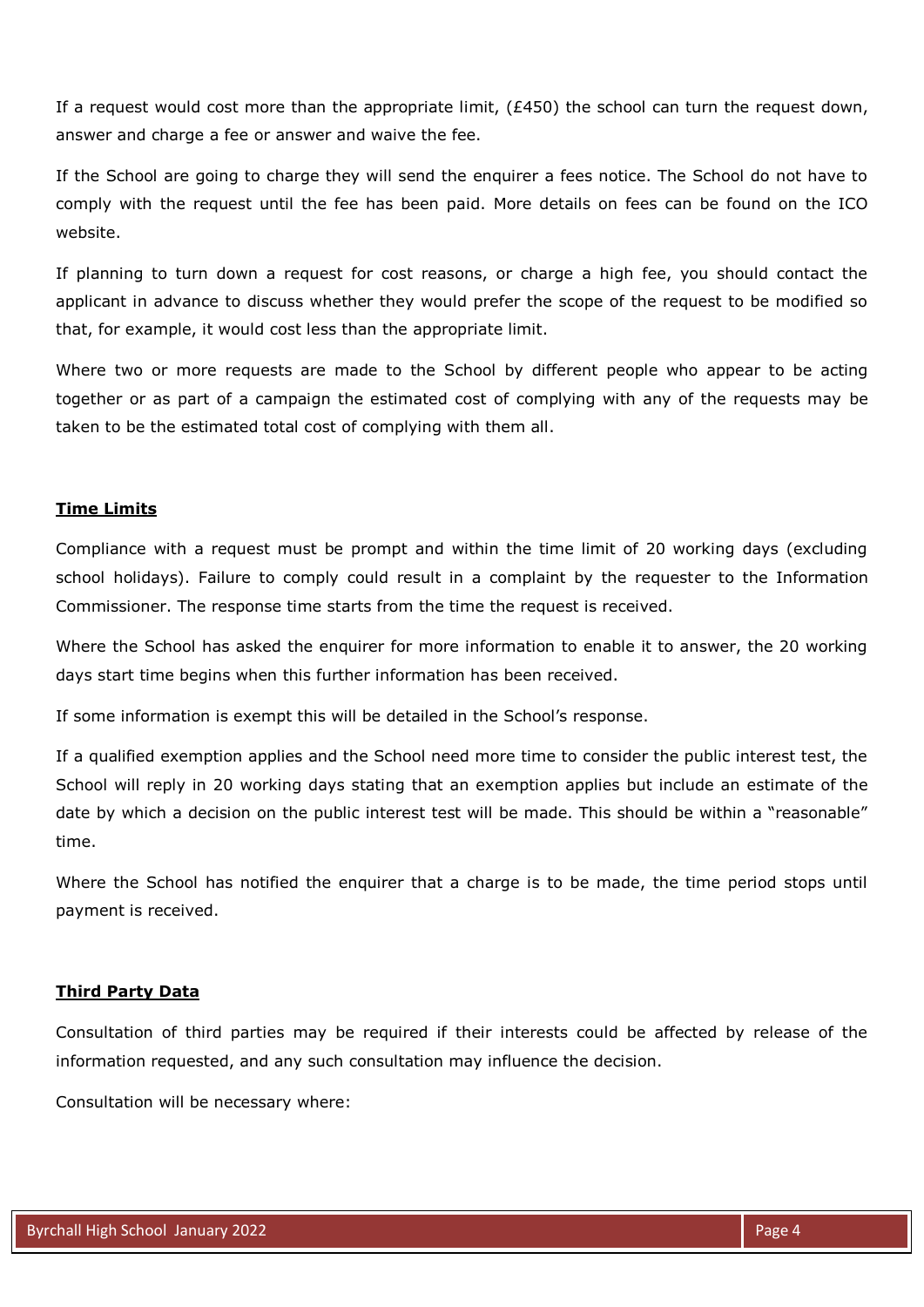- Disclosure of information may affect the legal rights of a third party, such as the right to have certain information treated in confidence or rights under Article 8 of the European Convention on Human Rights;
- The views of the third party may assist the School to determine if information is exempt from disclosure; or
- he views of the third party may assist the School to determine the public interest test.

Personal information requested by third parties is also exempt under this policy where release of that information would breach the Data Protection Act. If a request is made for a document (e.g. Governing Body minutes) which contains personal information whose release to a third party would breach the Data Protection Act, the document may be issued by blanking out the relevant personal information as set out in the redaction procedure.

### **Exemptions**

The presumption of the Freedom of Information Act is that the School will disclose information unless the Act provides a specific reason to withhold it. The Act recognises the need to preserve confidentiality and protect sensitive material in certain circumstances.

The School may refuse all/part of a request, if one of the following applies: -

- 1) There is an exemption to disclosure within the act;
- 2) The information sought is not held;
- 3) The request is considered vexatious or repeated; or
- 4) The cost of compliance exceeds the threshold.

A series of exemptions are set out in the Act which allow the withholding of information in relation to an enquiry. Some are very specialised in their application (such as national security) and would not usually be relevant to schools.

There are two general categories of exemptions:-

- **1) Absolute**: where there is no requirement to confirm or deny that the information is held, disclose the information or consider the public interest; and
- **2) Qualified**: where, even if an exemption applies, there is a duty to consider the public interest in disclosing information.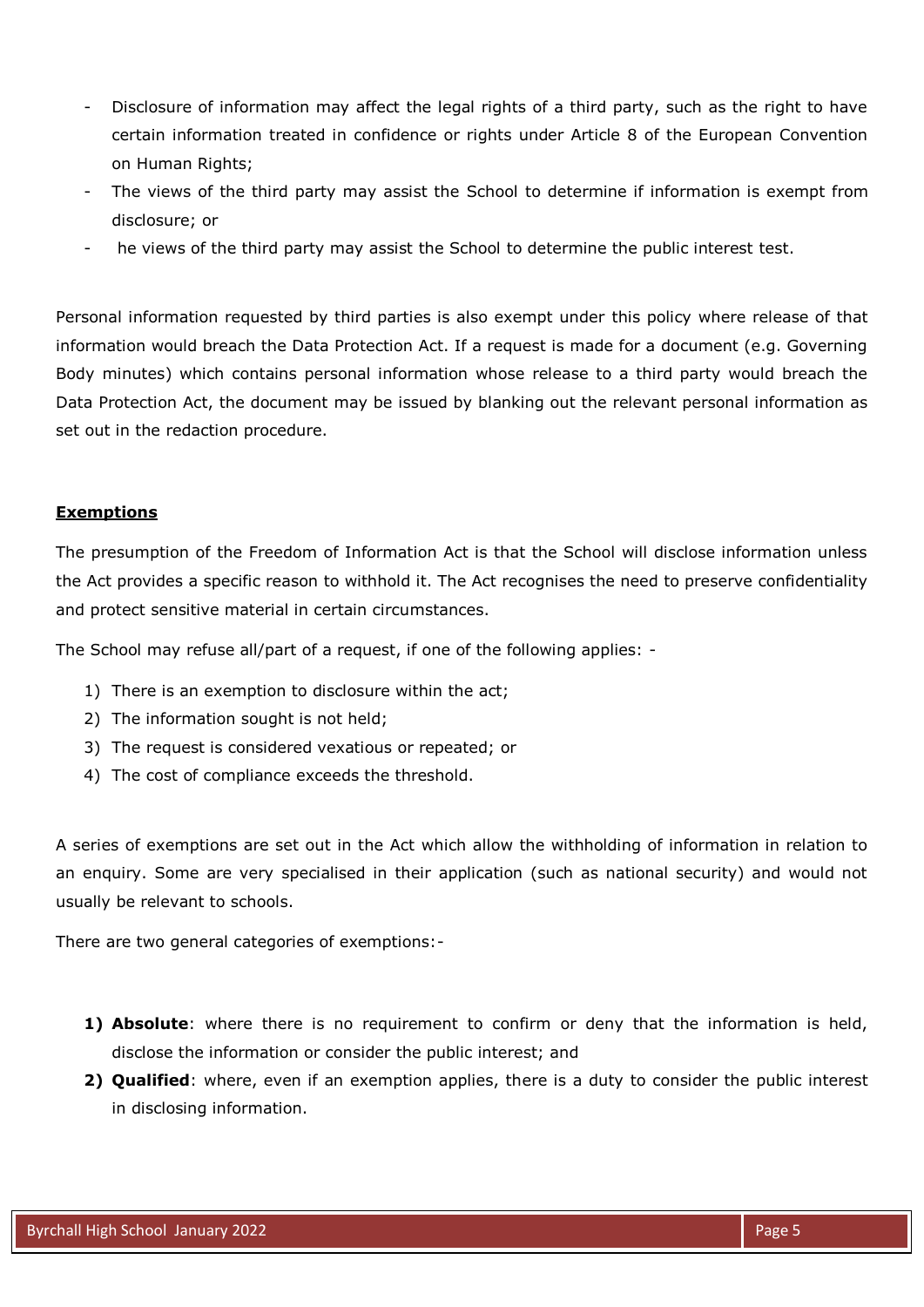### **Absolute Exemptions**

There are eight absolute exemptions set out in the Act. However, the following are the only absolute exemptions which will apply to the School: -

- Information accessible to the enquirer by other means (for example by way of the School's Publication Scheme);
- National Security/Court Records;
- Personal information (i.e. information which would be covered by the Data Protection Act);
- Information provided in confidence.

If an absolute exemption exists, it means that disclosure is not required by the Act. However, a decision could be taken to ignore the exemption and release the information taking into account all the facts of the case if it is felt necessary to do so.

### **Qualified Exemptions**

If one of the below exemptions apply (i.e. a qualified disclosure), there is also a duty to consider the public interest in confirming or denying that the information exists and in disclosing information.

The qualified exemptions under the Act which would be applicable to the School are: -

- Information requested is intended for future publication (and it is reasonable in all the circumstances for the requester to wait until such time that the information is actually published);
- Reasons of National Security;
- Government/International Relations;
- Release of the information is likely to prejudice any actual or potential legal action or formal investigation involving the School;
- Law enforcement (i.e. if disclosure would prejudice the prevention or detection of crime, the prosecution of offenders or the administration of justice);
- Release of the information would prejudice the ability of the School to carry out an effective audit of its accounts, resources and functions;
- For Health and Safety purposes;
- Information requested is Environmental information;
- Information requested is subject to Legal professional privilege; and
- For "Commercial Interest" reasons.

Where the potential exemption is a qualified exemption, the School will consider the public interest test to identify if the public interest in applying the exemption outweighs the public interest in disclosing it.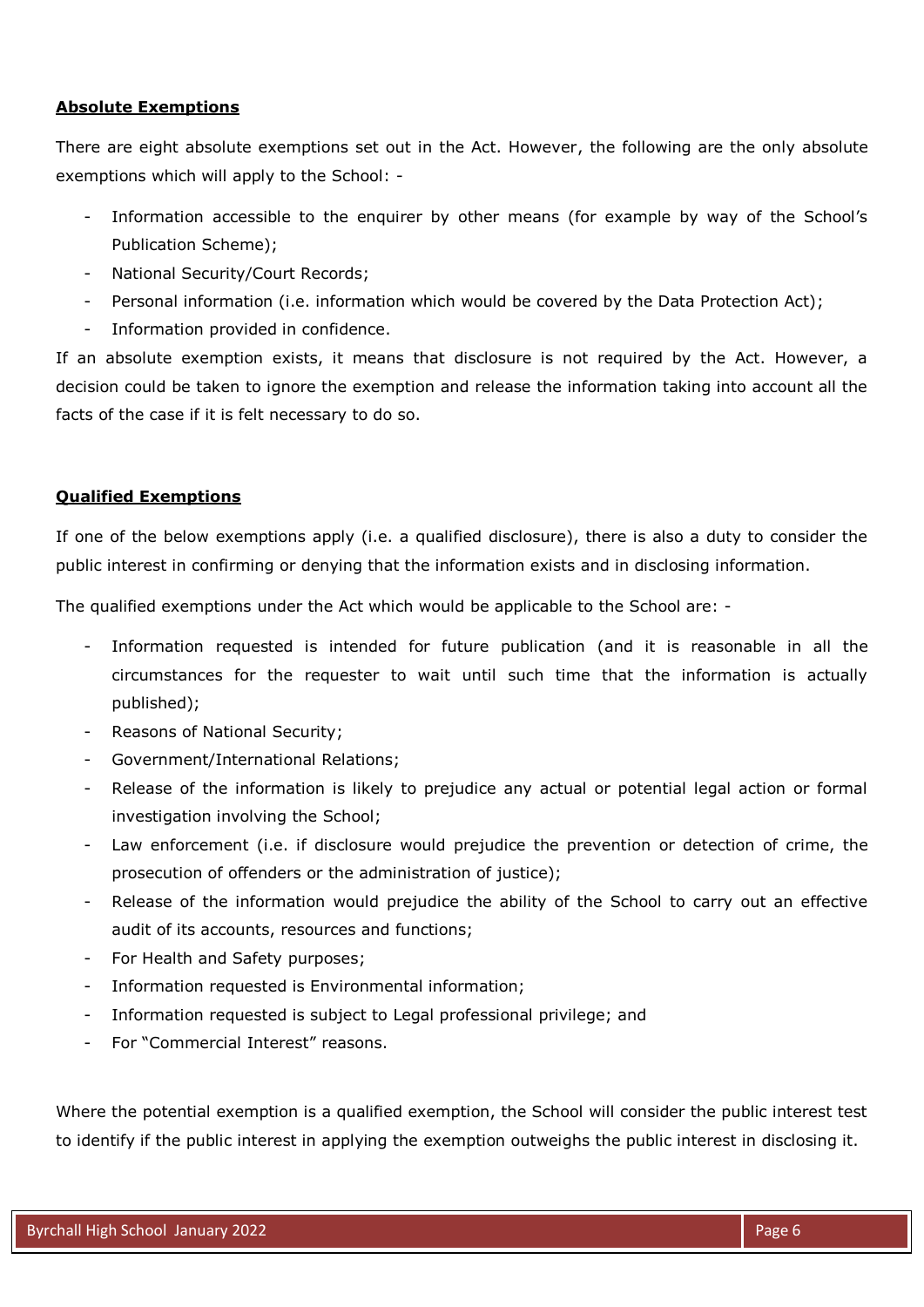In all cases, before writing to the enquirer, the person given responsibility by the School for dealing with the request will need to ensure that the case has been properly considered, and that the reasons for refusal, or public interest test refusal, are sound.

### **Refusal**

If it is decided to refuse a request, the School will send a refusals notice, which must contain

- The fact that the responsible person cannot provide the information asked for;
- Which exemption(s) apply;
- Why the exemption(s) apply to this enquiry (if it is not self-evident);
- Reasons for refusal; and
- The School's complaints procedure.

For monitoring purposes and in case of an appeal against a decision not to release the information or an investigation by the Information Commissioner, the responsible person must keep a record of all enquiries where all or part of the requested information is withheld and exemptions are claimed. The record must include the reasons for the decision to withhold the information.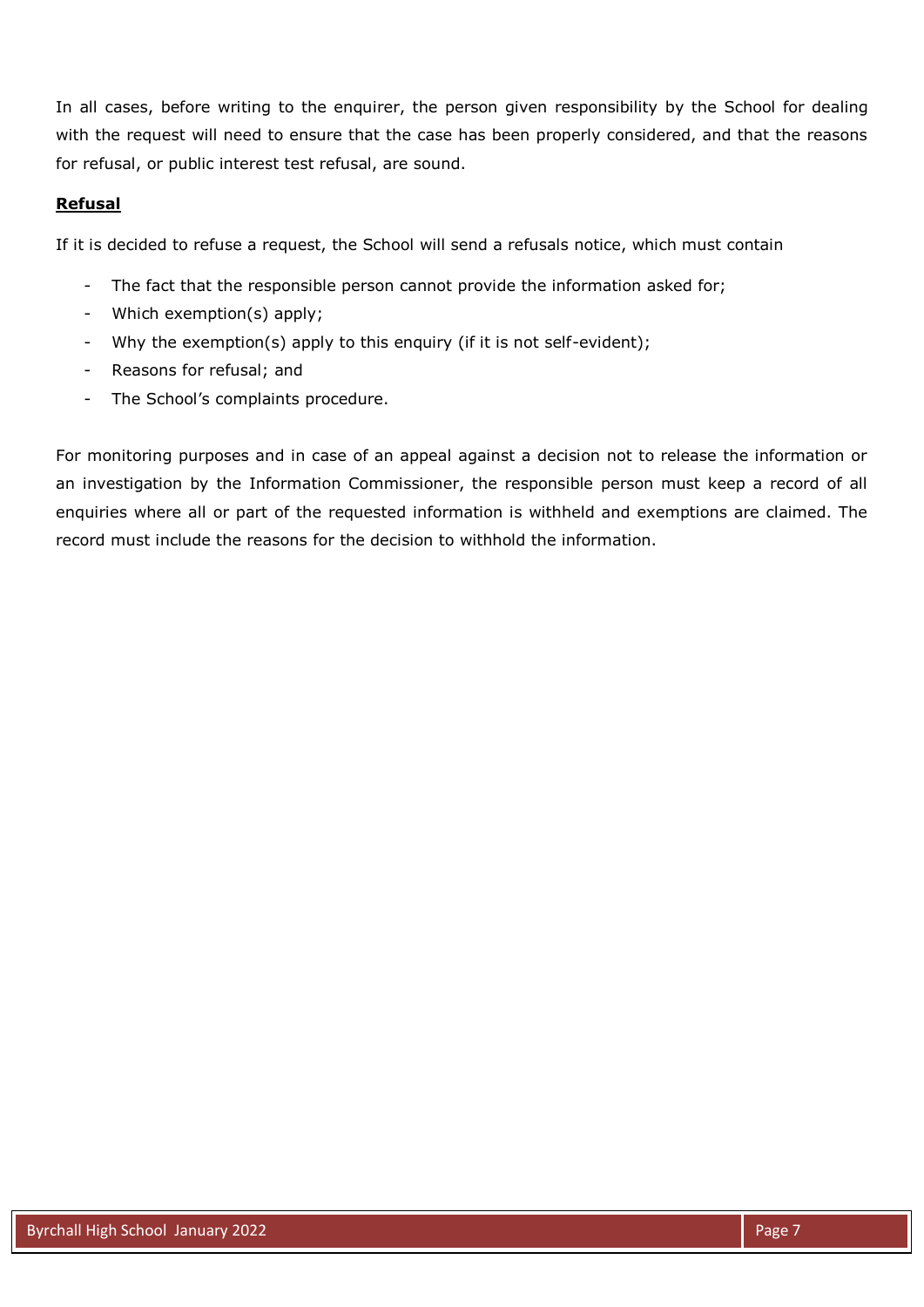# **Section 2 – Freedom of Information Publication Scheme**

This publication scheme follows a model approved by the Information Commissioners Office.

This scheme is not a list of individual publications but rather a description of the classes of types of information that we are committed to publishing. This list is not an exhaustive list of all of the types of information that we publish. We try to proactively publish as much information as we can where the information would have a wider public interest.

This scheme does not include information that we consider to be sensitive, such as personal information, information prevented from disclosure by law or information about security matters.

## **Classes of Information**

There are six classes of information that we hold:

- Who we are and what we do
- What we spend and how we spend it
- What our priorities are and how we are doing
- How we make decisions
- Our policies and procedures
- The services we offer

### **Making Information Available**

Information will generally be made available on the school website. Where it is not possible to include this information on the school website, or when an individual does not wish to access the information by the website the school will indicate how information can be obtained by other means and provide it by those means. This may be detailed in response to a request or within the scheme itself. This will usually be by way of a paper copy.

In some exceptional circumstances, some information may be available only by viewing in person. Where this manner is specified, contact details will be provided. An appointment to view the information will be arranged within a reasonable timescale.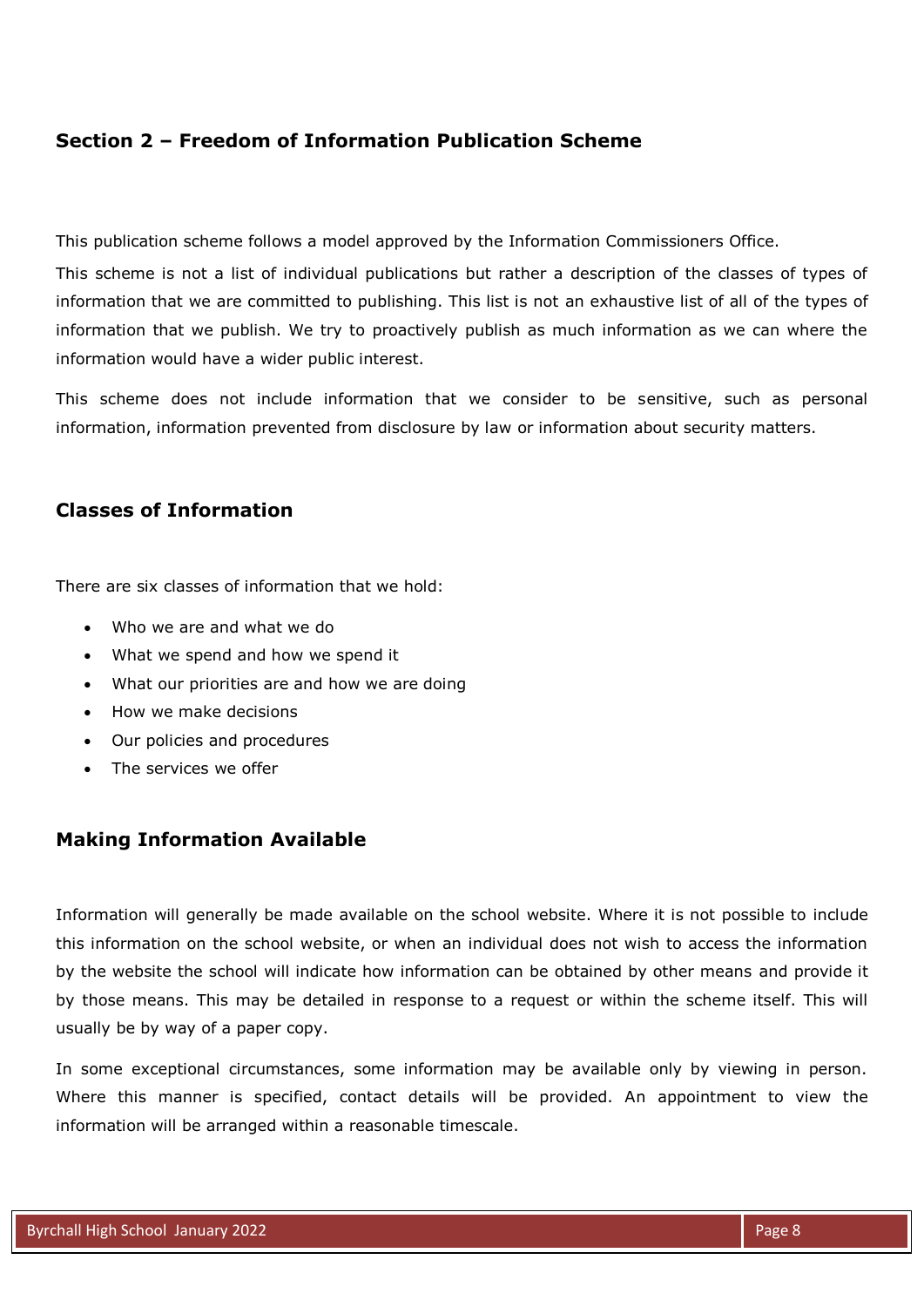# **How to Request Information**

Information will be provided in the language in which it is held or in such other language that is legally required. Where we are legally required to translate any information, we shall do so.

The school may charge individuals for information published under this scheme. The purpose of this scheme is to make the maximum amount of information readily available at the minimum inconvenience and cost to the public. Charges made by the school for routinely published material will be justified and transparent and kept to a minimum.

Material which is published and accessed on the website will be provided free of charge.

### **Charges for Information Published under this Scheme**

Charges may be made for information subject to a charging regime specified by law.

Charges will be made to cover:

- Photocopying;
- Postage and Packaging; &
- The costs directly incurred as a result of viewing information.

Single copies of information requested which are covered by the publication scheme will be provided free unless otherwise stated within the scheme. If the request involved a large amount of photocopying, printing or postage, then this may be at a cost. If this is the case we will let you know as well as let you know the cost before fulfilling your request.

If you require a paper version of any of the documents within the scheme please contact the school using the contact details below.

Telephone: 01942 728221

Email: gdpr@byrchall.wigan.sch.uk

Address: Byrchall high School, Warrington Road, Ashton-in-Makerfield, Wigan, WN4 9PQ

Please mark all correspondence *Publication Scheme Request* in order to help us process your request quickly. If the information you are looking for isn't available via the scheme, you can still contact the school to ask if we have this information.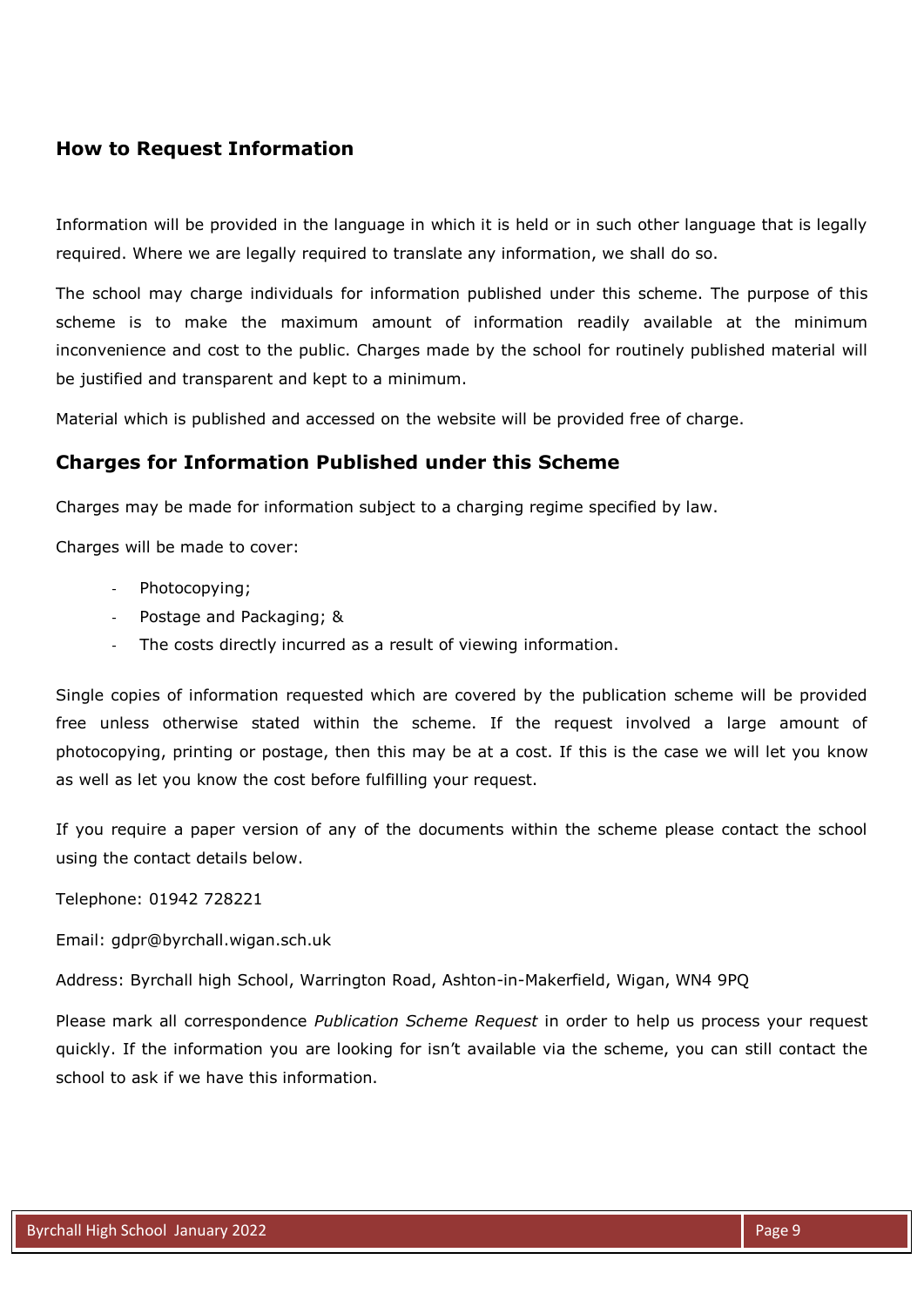# **The Publication Scheme**

| Who we are and what<br>we do                  | <b>Description</b>                                                                                                                                                                                                                                                                                                                                                                                                                                                                                                                                                                                                                                                                                                                                                                                                                                                                                                                                                                                                                                                                                                                                                                                                                                                                                                                                                                                                                                                                                                                                                                                                                                                                                                                                                                                                                                                       |
|-----------------------------------------------|--------------------------------------------------------------------------------------------------------------------------------------------------------------------------------------------------------------------------------------------------------------------------------------------------------------------------------------------------------------------------------------------------------------------------------------------------------------------------------------------------------------------------------------------------------------------------------------------------------------------------------------------------------------------------------------------------------------------------------------------------------------------------------------------------------------------------------------------------------------------------------------------------------------------------------------------------------------------------------------------------------------------------------------------------------------------------------------------------------------------------------------------------------------------------------------------------------------------------------------------------------------------------------------------------------------------------------------------------------------------------------------------------------------------------------------------------------------------------------------------------------------------------------------------------------------------------------------------------------------------------------------------------------------------------------------------------------------------------------------------------------------------------------------------------------------------------------------------------------------------------|
|                                               |                                                                                                                                                                                                                                                                                                                                                                                                                                                                                                                                                                                                                                                                                                                                                                                                                                                                                                                                                                                                                                                                                                                                                                                                                                                                                                                                                                                                                                                                                                                                                                                                                                                                                                                                                                                                                                                                          |
|                                               |                                                                                                                                                                                                                                                                                                                                                                                                                                                                                                                                                                                                                                                                                                                                                                                                                                                                                                                                                                                                                                                                                                                                                                                                                                                                                                                                                                                                                                                                                                                                                                                                                                                                                                                                                                                                                                                                          |
| Information relating to the<br>Governing Body | Information contained in official governing body documents<br>including the governor's annual report:-<br>Who is who<br>$\bullet$<br>Basis of governors appointment<br>$\bullet$<br>The manner in which the governing body is<br>$\bullet$<br>constituted<br>Category of the school<br>$\bullet$<br>A statement on progress in implementing the action<br>$\bullet$<br>plan drawn up following an inspection<br>Agreed minutes from governors board and<br>$\bullet$<br>committee meetings<br>A financial statement $-$ including gifts made to the<br>$\bullet$<br>school and amounts paid to the governors for<br>expenses<br>Information about the implementation of the<br>$\bullet$<br>governing body's policy on pupils with special<br>educational needs and any changes to the policy<br>during the last year<br>A description of arrangements for the admission of<br>pupils with disabilities, including details of the steps<br>to prevent disabled students being treated less<br>favourably than other pupils, details of existing<br>facilities to assist access to the school by pupils with<br>disabilities, the accessibility plan covering future<br>policies for increasing access by those with<br>disabilities to the school<br>A statement of policy on whole staff development<br>identifying how teacher's professional development<br>impacts on teaching and learning.<br>Number of pupils on roll and rates of pupils<br>$\bullet$<br>authorised and unauthorised absence<br>National curriculum assessment results for<br>appropriate key stages with national summary<br>figures<br>Instruments of government, including the date it<br>$\bullet$<br>takes effect<br>The term of office of each category of governor if it<br>$\bullet$<br>lasts less than 4 years and the name of anybody<br>entitled to appoint any category of governor. |
| School prospectus                             | The name, address, website and telephone number<br>$\bullet$<br>of the school and the type of school<br>The name of the school Headteacher<br>The school's staffing structure<br>Information about the school's policy on providing<br>for pupils with special educational needs<br>Statement on the schools aims and values<br>Information on the school policy on admissions<br>School term dates, times and attendance                                                                                                                                                                                                                                                                                                                                                                                                                                                                                                                                                                                                                                                                                                                                                                                                                                                                                                                                                                                                                                                                                                                                                                                                                                                                                                                                                                                                                                                |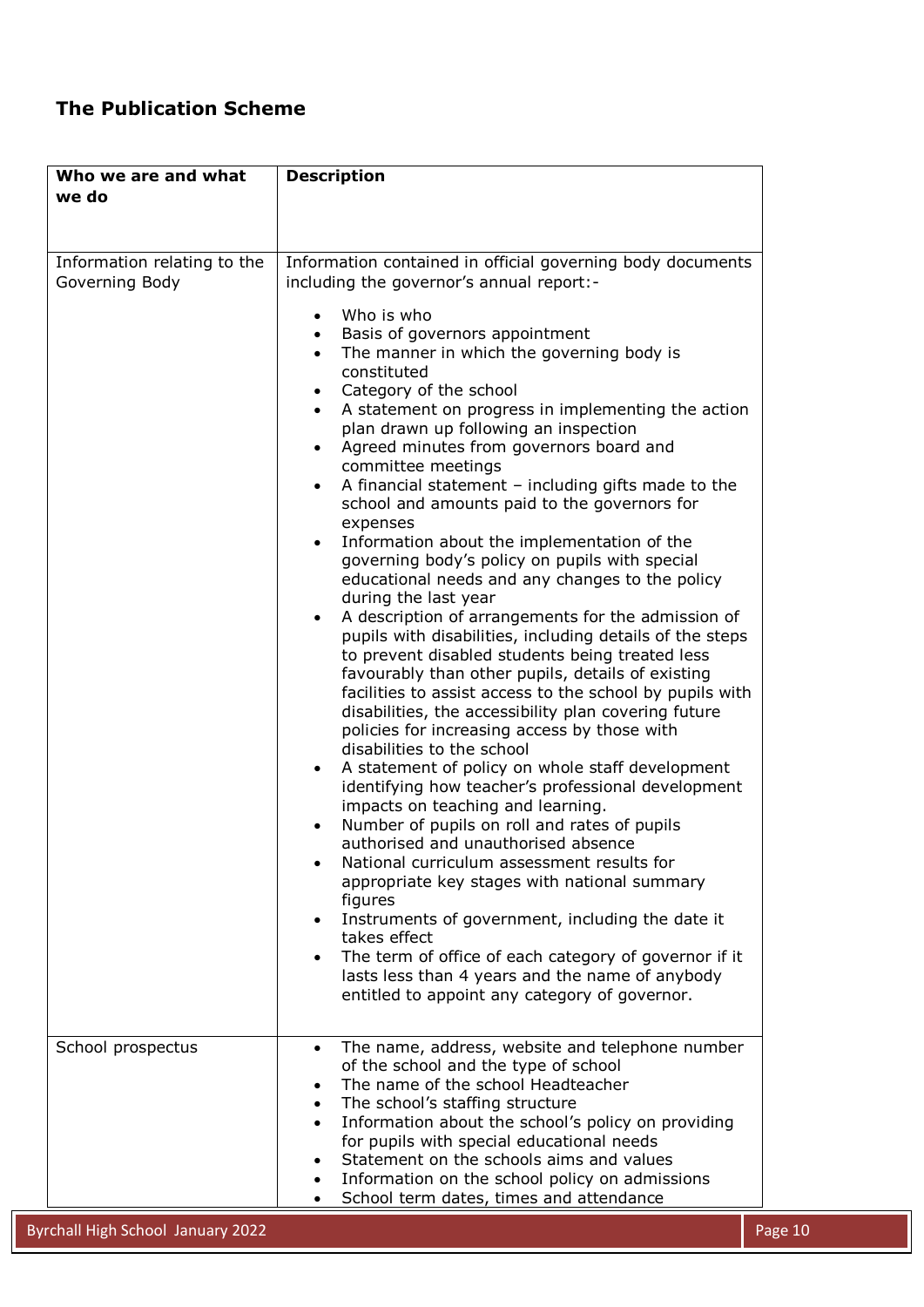| What we spend and how<br>we spend it                                  | <b>Description</b>                                                                                                                                                                                               |
|-----------------------------------------------------------------------|------------------------------------------------------------------------------------------------------------------------------------------------------------------------------------------------------------------|
| Financial statement for the<br>current and previous<br>financial year | Relating to projected and actual income and expenditure,<br>procurement, contracts and financial audit. Includes<br>budget plans, financial statements and financial audit<br>reports                            |
| Details of expenditure                                                | Sets out details of items of expenditure over £5,000<br>including the cost, name of supplier and information about<br>the transaction                                                                            |
| Procurement and contracts                                             | Details of the procurement and contracts the school has<br>entered into or details relating to the organisation who has<br>carried out this process on the school's behalf (for example<br>the local authority). |
| Pay policy                                                            | A copy of the pay policy that the school uses to govern<br>staff pay.                                                                                                                                            |
| Allowances                                                            | Details of allowances and expenses that can be incurred by<br>staff and governors.                                                                                                                               |
| Pupil Premium                                                         | How the school uses pupil premium.                                                                                                                                                                               |
| Utilities and school running<br>expenditure                           | Details of the schools overheads and running costs.                                                                                                                                                              |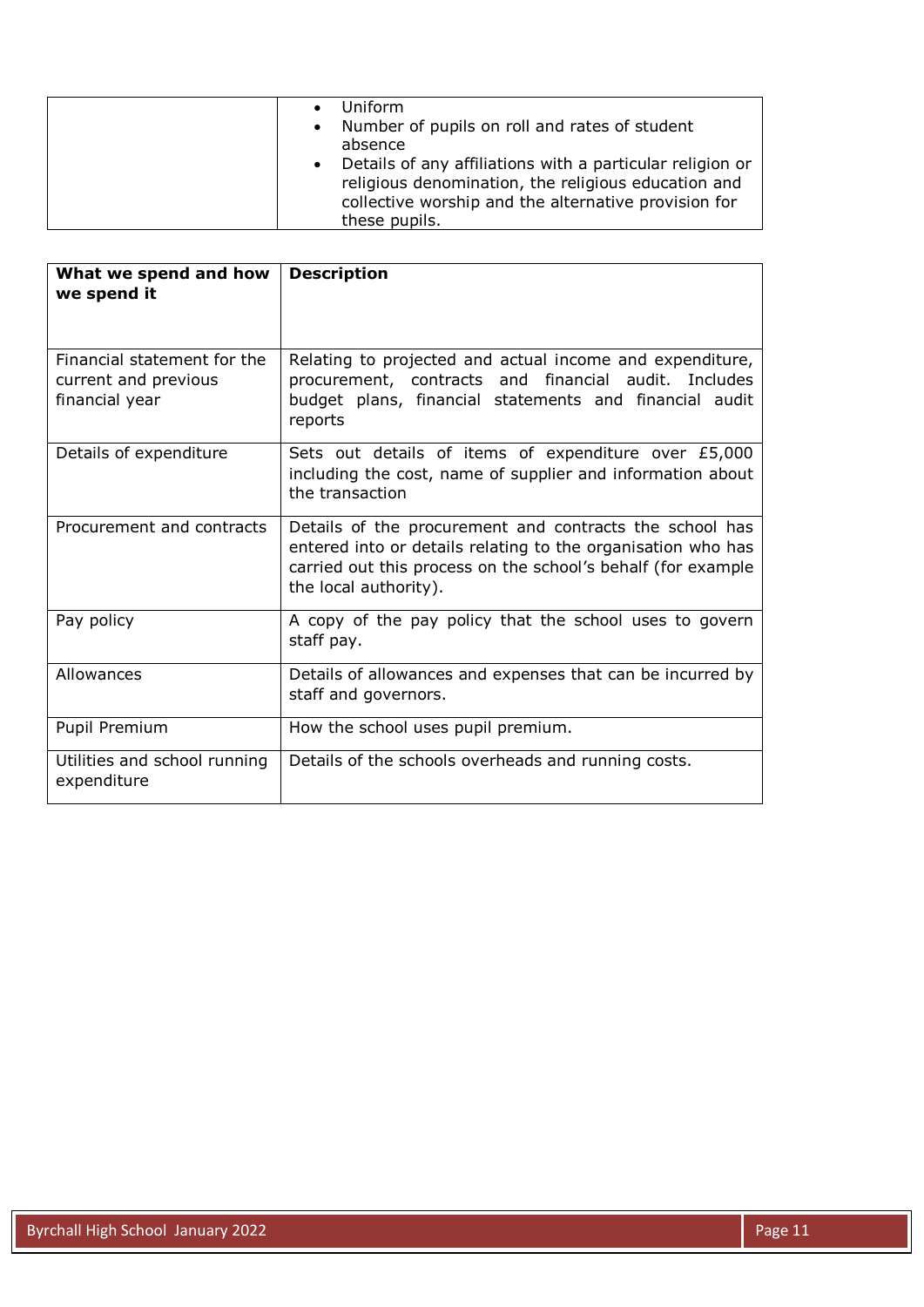| What our priorities are<br>and how we are doing          | <b>Description</b>                                                                                                                                                                                                    |
|----------------------------------------------------------|-----------------------------------------------------------------------------------------------------------------------------------------------------------------------------------------------------------------------|
| Ofsted report                                            | A published report of the outcome of our latest Ofsted<br>inspection.                                                                                                                                                 |
| Performance management<br>Policy                         | Statement of procedures adopted by the governing body<br>relating to the performance management of staff and the<br>annual report of the Headteacher on the effectiveness of<br>appraisal procedures.                 |
| Charging and remissions<br>policies                      | A statement of the school's policy with respect to charges<br>and remissions for any optional extra or board and lodging<br>for which charges are permitted, for example school<br>publication, music tuition, trips. |
| Health and Safety Policy<br>and Risk Assessment          | Statement of general policy with respect to health and<br>safety at work of employees (and others) and the<br>organisation and arrangements for carrying out the policy.                                              |
| Staff Conduct, Discipline<br>and Grievance               | Statement of procedure for regulating conduct and<br>discipline of school staff and procedures by which staff<br>may seek redress for grievance.                                                                      |
| Curriculum circulars and<br><b>Statutory Instruments</b> | Any statutory instruments, departmental circulars and<br>administrative memoranda sent by the Department of<br>Education to the Headteacher or governing body relating<br>to the curriculum.                          |

| <b>How we make decisions</b>                     | <b>Description</b>                                                                                                                                             |
|--------------------------------------------------|----------------------------------------------------------------------------------------------------------------------------------------------------------------|
| Admissions Policy/<br>Decisions (not individual) | This does not include individual decisions. This is a<br>statement of our policy with regards to admissions and<br>how we make decisions regarding admissions. |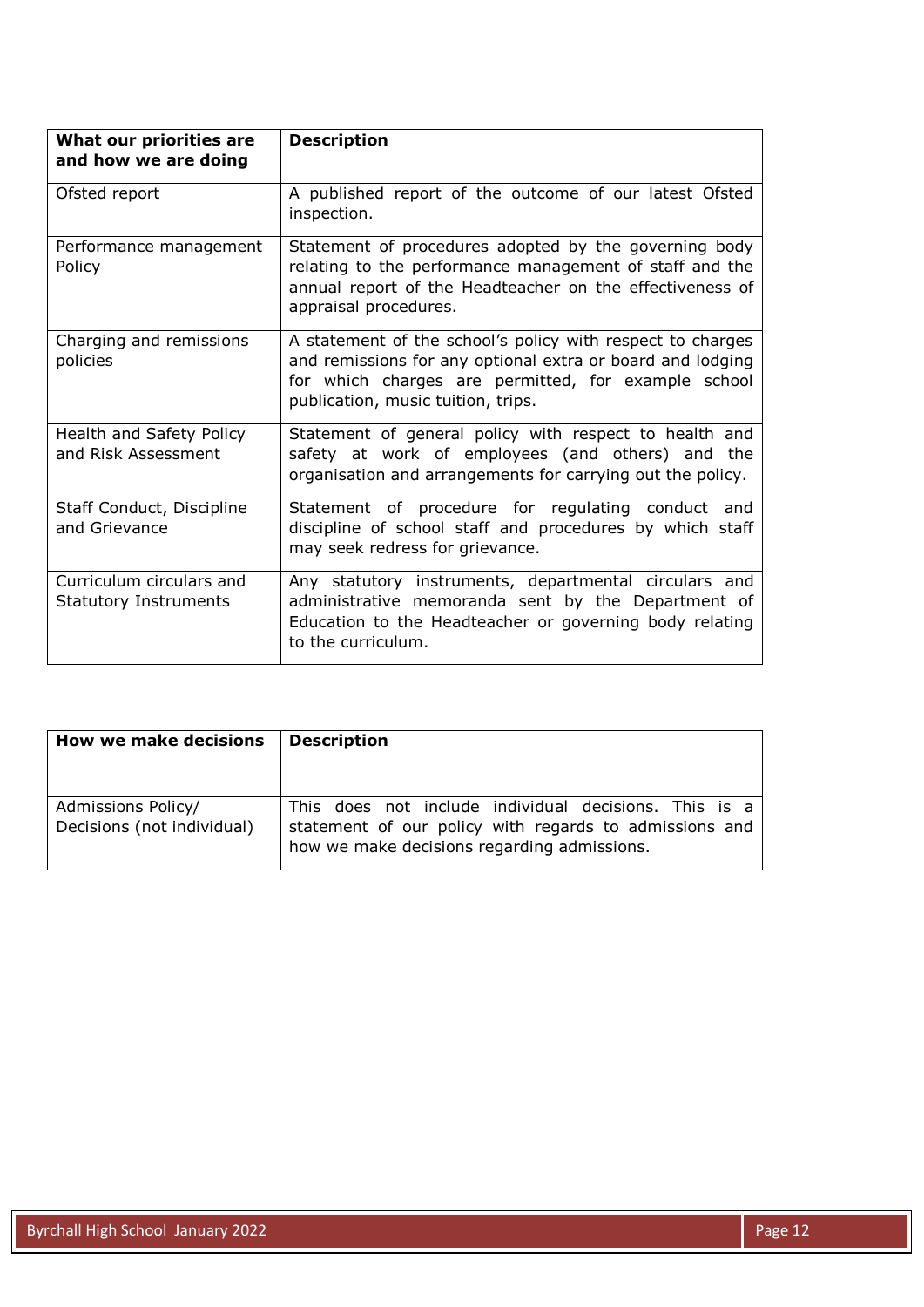| Our policies and<br>procedures                   | <b>Description</b>                                                                                                                                                                                |
|--------------------------------------------------|---------------------------------------------------------------------------------------------------------------------------------------------------------------------------------------------------|
| Home-School Agreement                            | Written statements of the schools aims and values, the<br>schools responsibilities, the parental responsibilities the<br>schools expectations of its pupils for example homework<br>arrangements. |
| Curriculum Policy                                | Statement on following the national curriculum subjects,<br>including any syllabus used by the school.                                                                                            |
| <b>Complaints Policy</b>                         | Statement of procedures for dealing with complaints                                                                                                                                               |
| Equality and Diversity<br>Policy                 | Statement on ensuring that the school follows and<br>promotes equality and diversity.                                                                                                             |
| Child protection and<br>safeguarding policy      | Statement of policy for safeguarding and promoting<br>welfare of pupils at the school.                                                                                                            |
| Relationships and Sex<br><b>Education Policy</b> | Statement of policy with regard to sex and relationship<br>education                                                                                                                              |
| <b>Inclusion Policy</b>                          | Information about the school's policy on providing for<br>pupils with special educational needs.                                                                                                  |
| <b>Behaviour Policy</b>                          | Statement of general principles on behaviour and discipline<br>and of measures taken by the Headteacher to prevent<br>bullying.                                                                   |
| Collective Worship                               | Statement of arrangements for the required daily act of<br>collective worship.                                                                                                                    |

| The services we offer              | <b>Description</b>                                          |
|------------------------------------|-------------------------------------------------------------|
| <b>Extra-curricular Activities</b> | Details of these are contained in our newsletter, leaflets, |
| and out of school clubs            | website                                                     |